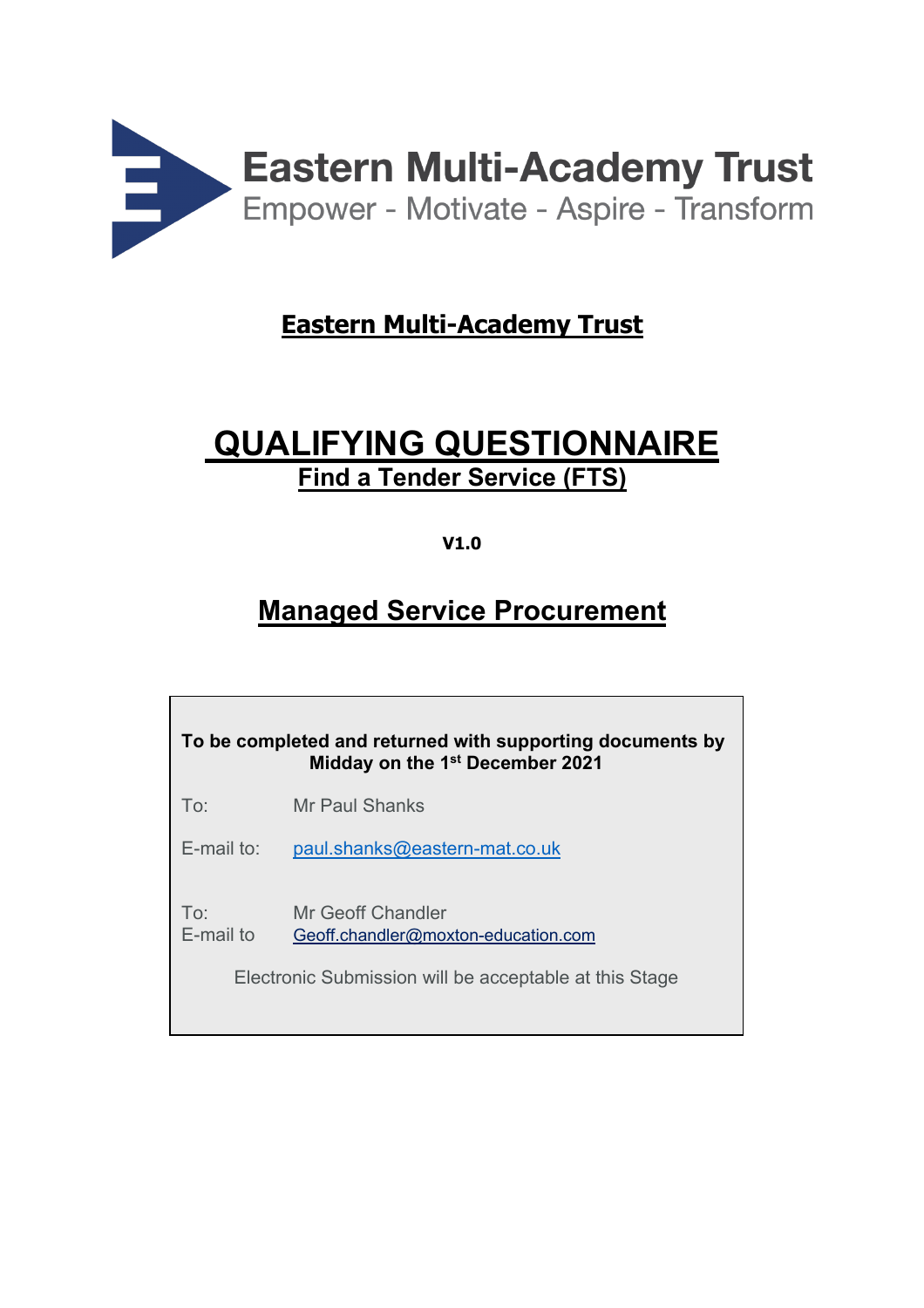#### **BASIS AND CRITERIA FOR ACCEPTANCE Managed Service SHORT- LISTING PROCESS**

#### **This qualification questionnaire is divided into three sections.**

**Section A** requires you to provide background information about your company.

**Section B** requires you to provide evidence that you satisfy the Trust's requirements to be considered for inviting to tender. Any items where the Trust at its sole discretion considers that you do not meet its requirements will preclude your company from being invited to tender.

**Section C** requires you to provide references that match as closely as possible the services to be provided under this contract. Referees will be asked to provide information about your performance and your delivery of the service to the contract standard.

These responses will be ranked by the Trust and a minimum of the top 5 companies shall form the basis of the shortlist of companies invited to tender for a 5-year Trust-wide Managed service, provided that they continue to express an interest to do so.

Should applicants have any questions regarding this pre-qualification process or the information provided please submit them to Mr Geoff Chandler via e-mail, Geoff.chandler@moxton-education.com CC paul.shanks@eastern-mat.co.uk or by telephone 07970 661087. The closing date for applicants to submit questions is Midday on the 17<sup>th</sup> November 2021. The Trust will provide an electronic response to any questions and to all applicants who have expressed an interest by 5pm on the 22<sup>nd</sup> November 2021 **or before.**

Completed Qualification Questionnaires, with all relevant additional information, must be submitted to the Trust by **Midday on the 1st December 2021**. Submissions received after this date and time may not be accepted.

**Companies are advised that failure to respond to all the questions within the Qualification Questionnaire and / or failure to submit the necessary supporting documents and / or failure of referees to respond to reference requests may render their submission non-compliant and as such they may not be invited to receive the ITT from Eastern MAT**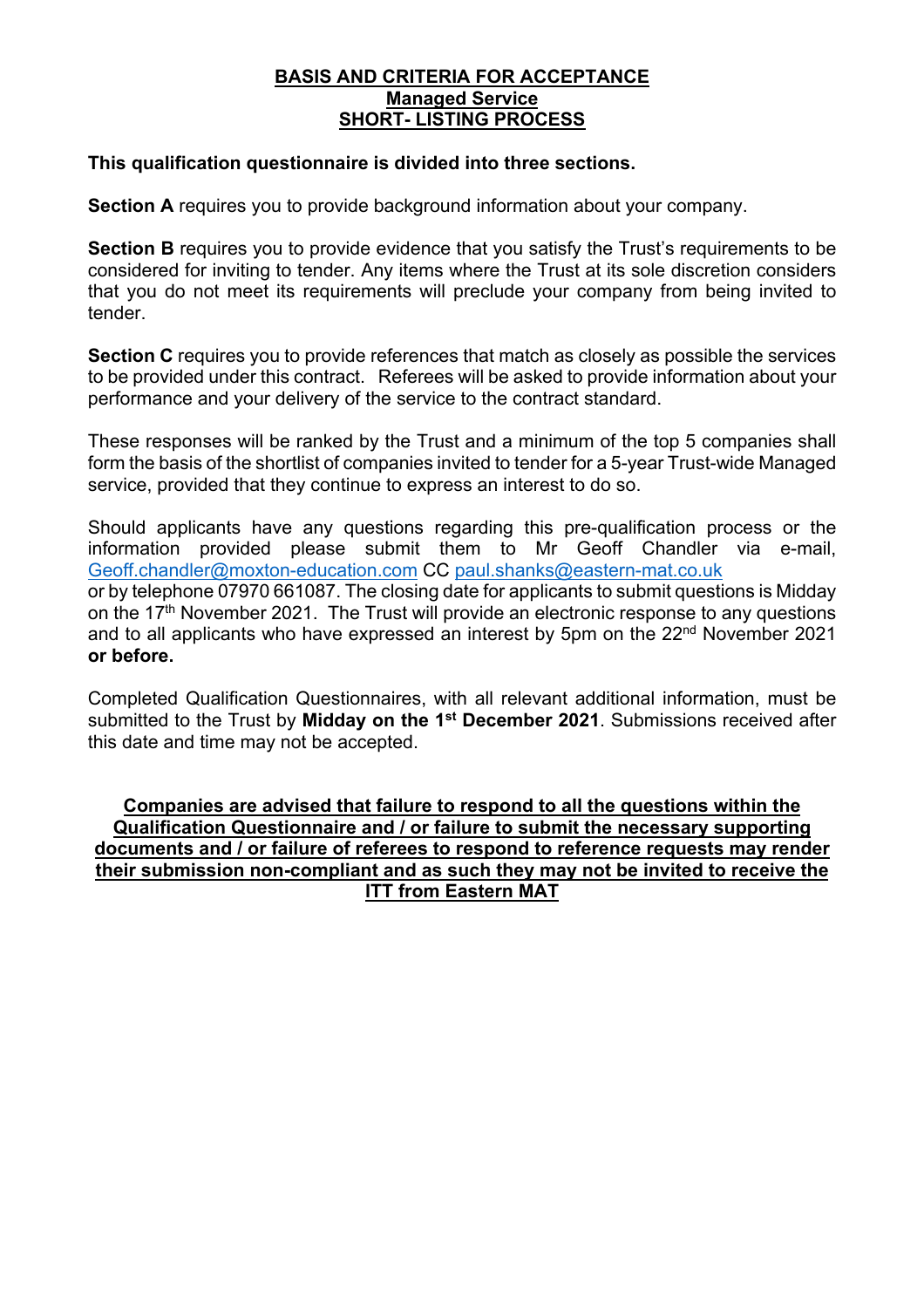The Eastern Multi-Academy Trust (E-MAT) is a Trust of 14 Academies in Norfolk.

The Trust Website is https://www.eastern-mat.co.uk

The current schools are as follows.

|    | <b>Academy</b>               | <b>Designation</b> |
|----|------------------------------|--------------------|
| 1  | Queensway Academy            | Infant & Nursery   |
| 2  | <b>Raleigh Academy</b>       | Infant             |
| 3  | <b>Admirals Academy</b>      | Junior             |
| 4  | Diamond Academy              | Junior             |
| 5  | Eastgate Academy             | Primary            |
| 6  | <b>Emneth Academy</b>        | Primary            |
| 7  | Glade Academy                | Primary            |
| 8  | <b>Nelson Academy</b>        | Primary            |
| 9  | <b>North Wootton Academy</b> | Primary            |
| 10 | Norwich Road Academy         | Primary            |
| 11 | <b>Southery Academy</b>      | Primary            |
| 12 | <b>Upwell Academy</b>        | Primary            |
| 13 | <b>West Row Academy</b>      | Primary            |
| 14 | King's Lynn Academy          | Secondary          |

The E-MAT Trust was established in 2010 under the name of CWA Trust. This evolved into Eastern MAT in 2017 The Trust is a family of inclusive and aspirational schools working together across the East of England

The Trust currently encompasses 13 Primary and 1 secondary school but in addition to this the Trust is planning on growing and bidders should make the assumption that this would be on the basis of at least one school per annum.

The ICT Support at the trust is an in house team encompassing 4 staff but with the support of 2 external contractors from a 3<sup>rd</sup> party company.

- 1 x ICT Manager (Trust Employee)
- 2 x ICT Support Technicians  $-$  (3<sup>rd</sup> Party Contractors)
- 1 x Apprentice (Apprenticeship finishes February 2023)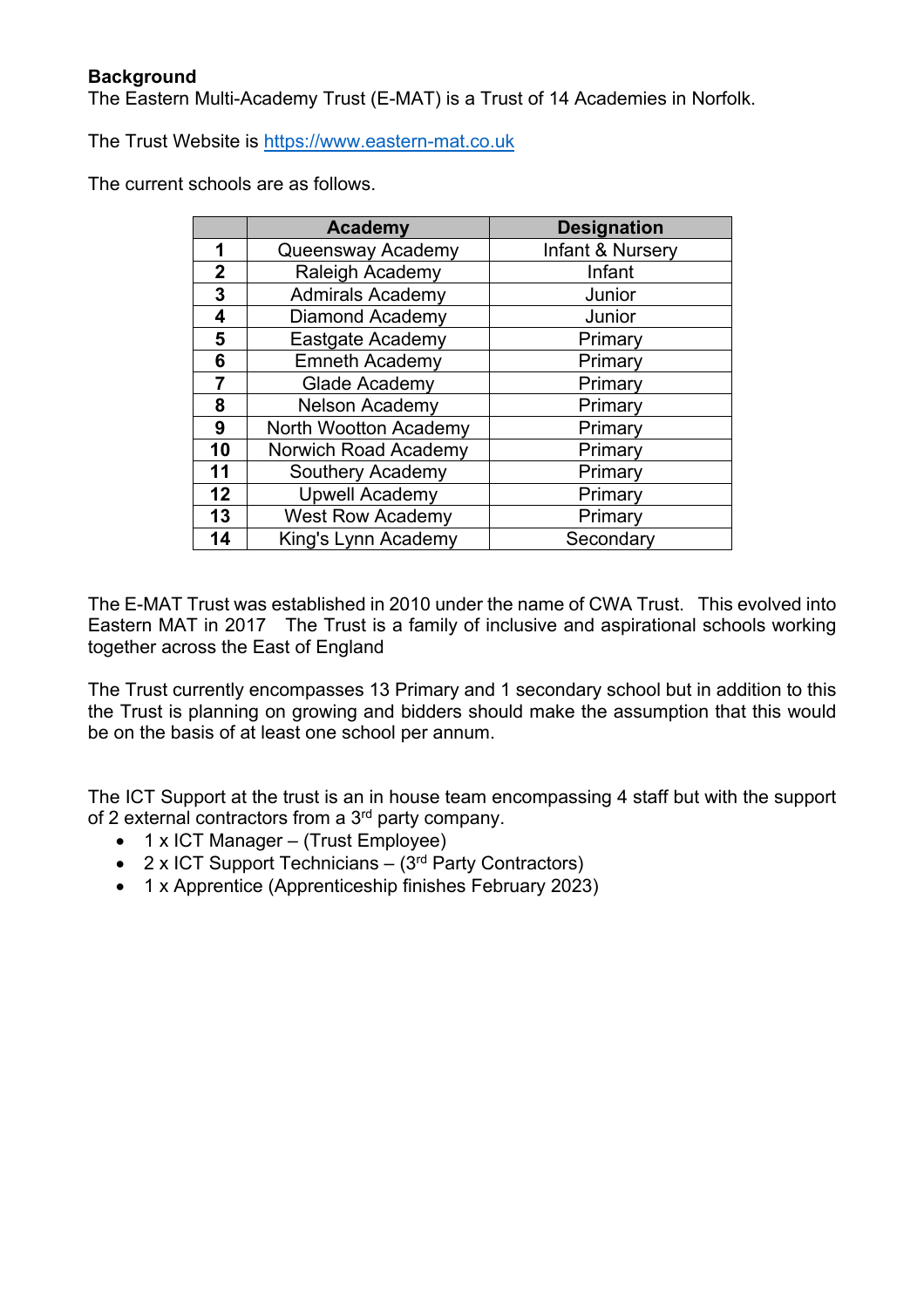## **Going forward - This procurement**

This procurement encompasses the items noted below. In essence, this procurement is all about identifying a single supplier to provide a fully outsourced managed service. At the sole discretion of the Trust any future schools that the Trust may incorporate into the Trust will also be added to the ICT contract. Any additional schools will co-terminate to the end same end date of the initial contract.

Further details regarding timescales are noted below but in summary this is advertised as a 66 month contract with a maximum 5 year managed service with start and end dates as follows:

- Contract Start Date  $-1<sup>st</sup>$  February 2022
- Service start date  $-1$ <sup>st</sup> August 2022
- Service end date  $-31$ <sup>st</sup> July 2027

The new Managed service provider will also deliver a range of technology and change management projects to go ahead as soon as possible. The main focus of these projects is to address technology issues in schools and 'join up' the schools into a single network provision. It is envisaged the main part of this will be complete by the end of the Summer of 2022, subject to funding. To enable both planning and any preliminary works to take place the contract will start from the 1<sup>st</sup> February with the responsibility for the full managed service starting from the 1<sup>st</sup> August 2022.

The companies identified from these shortlisting questions to receive the ITT will then receive a detailed set of requirements. For the purposes of this shortlisting stage bidders should assume that the ITT will include, but not be limited to;

- strategic advice and direction to the Trust regarding ICT
- a core 50 week service
- service desk
- local staffing that bidders deem necessary to deliver the SLA
- responsibility for design, specification, installation and management of all ICT infrastructure
- supply of goods and services based on an agreed Best Value (BV) approach
- management of all ICT against an agreed SLA
- management of  $3<sup>rd</sup>$  parties
- relevant monitoring, management, patching and reporting
- training technical and curriculum as necessary
- expectation that the provider will drive innovation
- risk registers and inventory management
- collective partnership targets aligned to the Trusts objectives
- probable integration and upgrade of the communications and security infrastructure

Bidders should note the following;

- The Trust will provide a standard contract as part of the ITT Pack
- There will be a requirement for TUPE from both the Trust and an existing supplier

Further details about the solution requirements will be provided to those bidders who are shortlisted to receive the ITT pack.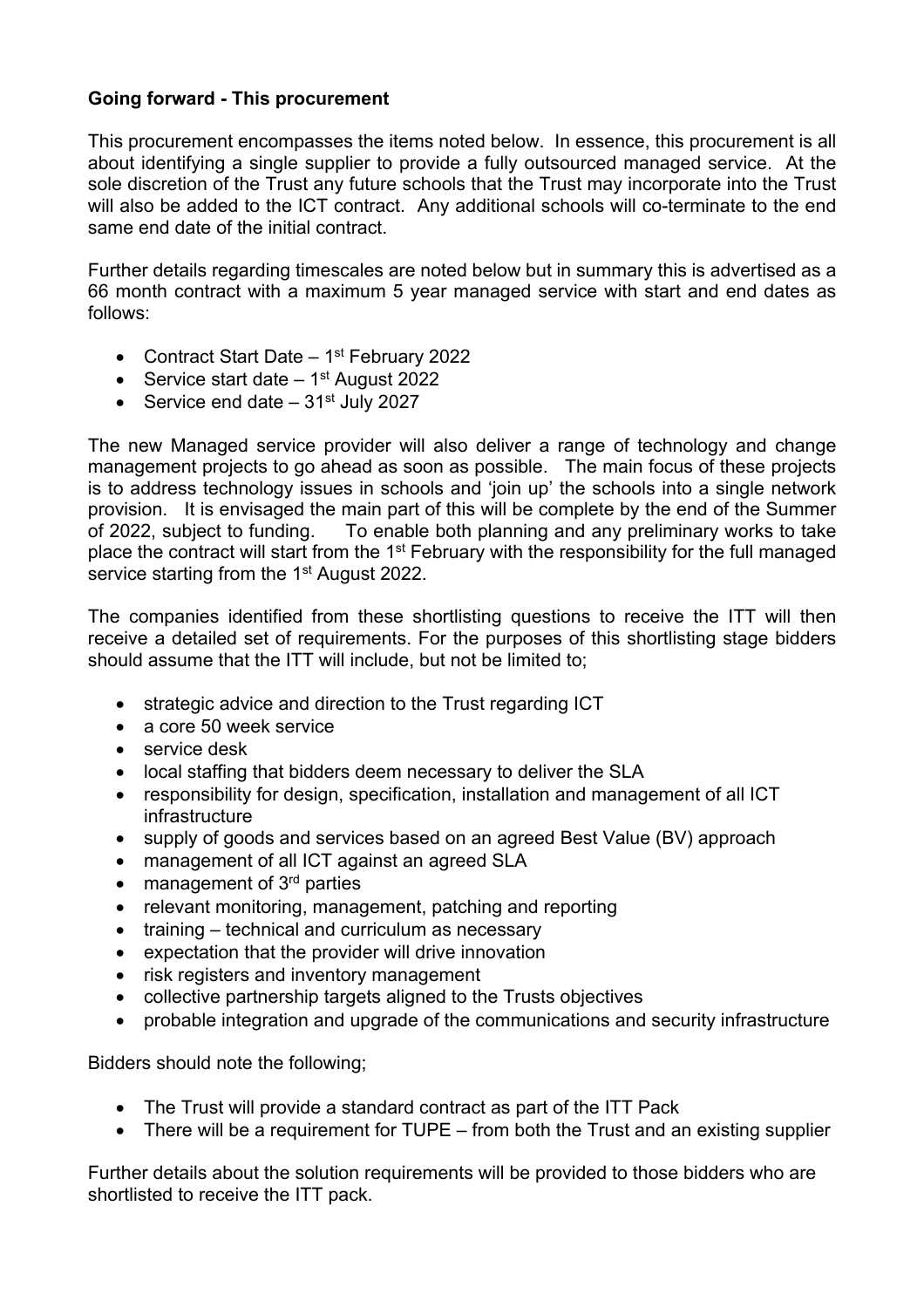The value of this procurement has been set with an upper limit of **£2.5m** over a maximum 66 month period.

### **Selection Criteria**

The objective of the evaluation process is to assess the responses to this questionnaire and select potential contractors to proceed to the next stage of the procurement. Shortlisting will be based on the matters set out below.

- a. Economic and Financial Standing contractors must be in a sound financial position and able to demonstrate appropriate financial viability to perform the service to participate in a procurement of this size. (Please answer questions as the bidding company, but if the bidding company is part of a Group please provide 3 years of Group accounts in addition).
- b. Contractor Track Record contractors must be able to demonstrate a successful track record of providing similar works to those envisaged
- c. Supplier technical capacity and capability assessment of the technical ability and core competences of contractors.

#### **Stage 1**

The information supplied by applicants will first be checked for completeness and compliance with eligibility requirements before responses are evaluated. The Trust reserves the right to reject/disqualify any application that is incomplete or non-compliant.

#### **Stage 2**

Selection for inclusion within the tender list will be based on evaluation of the SQ questions on the following criteria.

#### *Technical capacity*

1. Evidence of at least 5 years' experience in the provision of Managed Services to the Education sector along with appropriate in-house systems, technical capability and key personnel with good technical knowledge. This includes evidence of ability to deliver to contract standards drawn from references.

#### *Economic and financial standing*

- 2. Evidence of economic and financial standing in respect of viability to perform the services including the submission and evaluation of three year's detailed financial accounts, the latest not more than 18 months old. **Pass/Fail**
- 3. Suitable insurance cover. Public Liability to a minimum of £5,000,000 per occurrence, Employer's Liability to a minimum of £10,000,000 (or statements that these will be obtained if awarded the relevant contract(s). **Pass/Fail**
- 4. A sound record of and clear policies of quality standards including, health & safety, e-safety, GDPR and equality. **Pass/Fail**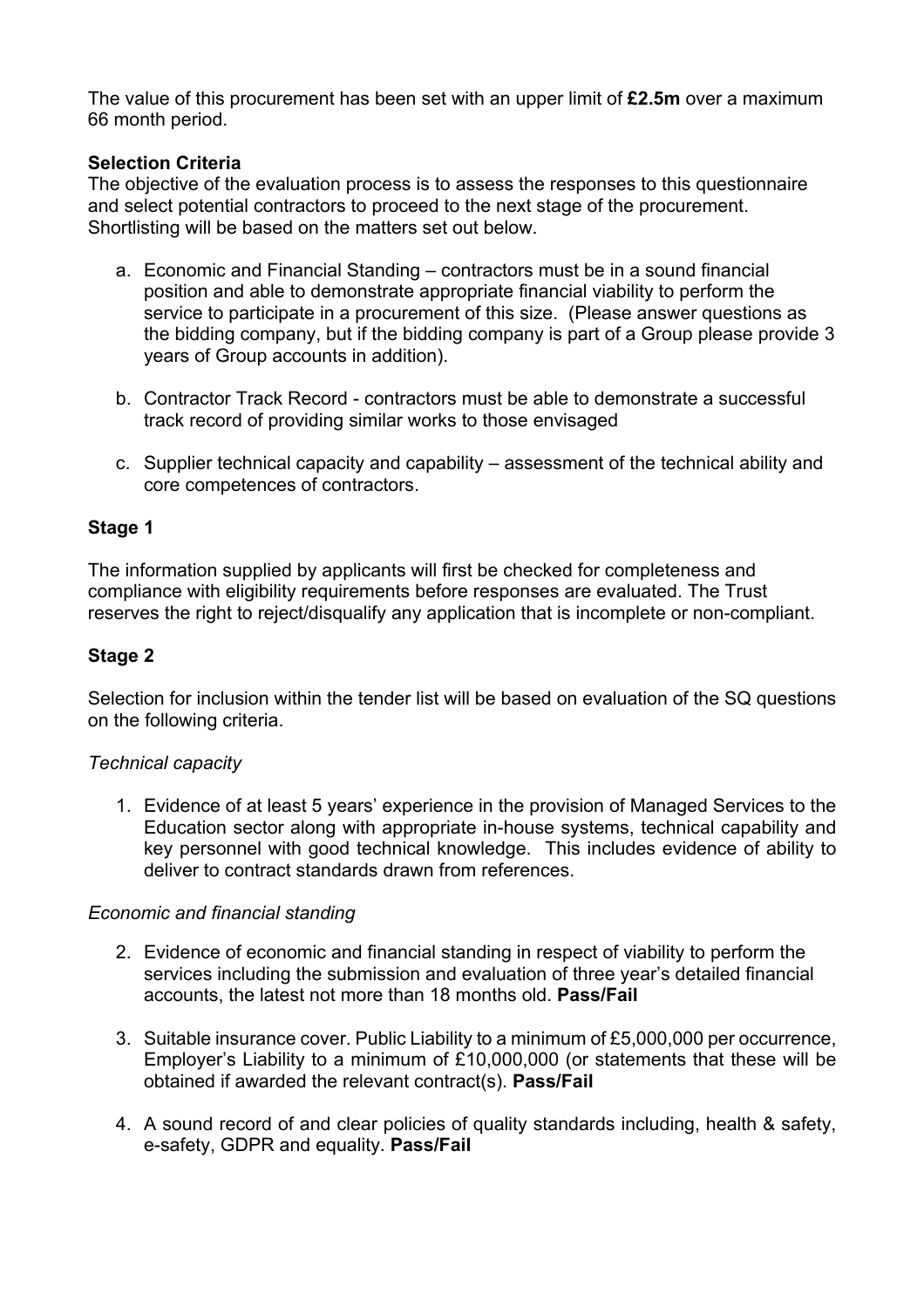The Trust reserves the right not to select a potential contractor who has been assessed as having material weaknesses in one particular area covered by these Initial selection questions, notwithstanding acceptable or even strong responses in all other areas.

The Trust gives no guarantee of the volume of work to be awarded under the contract and reserves the right to carry out work in-house.

#### **Timescales**

We expect the following timeframes to be adhered to following the submission of the Initial selection questions. These timeframes are provided as indication only to support bidder planning and cannot be guaranteed.

| SQ available                                            | 3rd November                |
|---------------------------------------------------------|-----------------------------|
| SQ Clarifications open                                  | 3rd November                |
| <b>SQ Clarifications close</b>                          | 17th November               |
| Latest date for last clarification responses            | 22nd November               |
| <b>SQ Submission date</b>                               | <b>1st December</b>         |
| <b>Indicative Timescales</b>                            |                             |
| SQ Shortlisting announced to bidders                    | 3rd December                |
| <b>ITT Stage meeting for shortlisted bidders</b>        | 10th December               |
| Issue of ITT                                            | 10th December               |
| Clarifications open                                     | 10th December               |
| <b>Christmas / New Yr Break</b>                         |                             |
| <b>Clarifications close</b>                             | 3 <sup>rd</sup> January     |
| Latest date for last clarification responses            | 7th January                 |
| <b>ITT Submission</b>                                   | <b>11th January</b>         |
| <b>Bidder presentations</b>                             |                             |
| (All bidders will be invited to present)                | 17th January                |
| <b>Trust Authorisation Process</b>                      | By End January              |
| Award decision notice sent to bidders                   | End January                 |
| <b>Alcatel Period</b>                                   | 10 days                     |
| <b>Contract starts - Project and joining activities</b> | <b>Spring / Summer Term</b> |
|                                                         |                             |
| Transition period begins Inc TUPE Consultations etc     | Summer Term                 |
| <b>Managed Service Starts</b>                           | 1st August 2022             |

**Note:** The Trust reserves the right to award the contract following ITT stage presentations and full review if it deems that no negotiation phase is needed.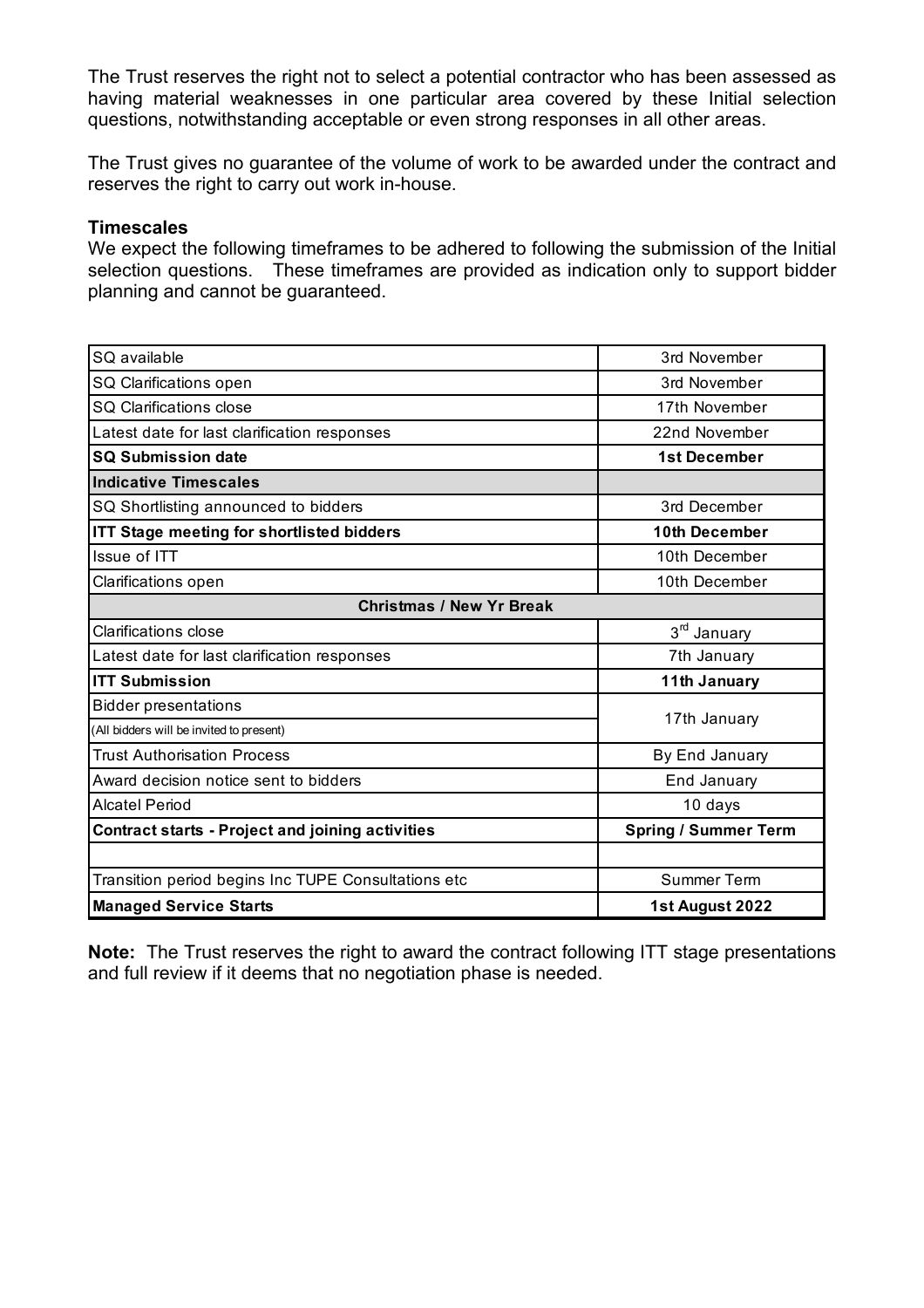### **Managed Service Partner Initial Selection QUESTIONNAIRE**

Questions should be answered in the name of the applying company, not a parent or holding company (unless indicated to do so in the questions).

|  | Supporting documents should be included where applicable. |  |  |  |  |
|--|-----------------------------------------------------------|--|--|--|--|
|--|-----------------------------------------------------------|--|--|--|--|

 $\Box$ 

| <b>Section A - Supplier details</b>                                       |                                      |     |
|---------------------------------------------------------------------------|--------------------------------------|-----|
| <b>Question</b>                                                           | <b>Response</b>                      |     |
| 1.1 (a) Full name of the potential<br>supplier submitting the information | <b>Mandatory Response</b>            |     |
| 1.1 (b) - (i) Registered office address<br>(if applicable)                | <b>Mandatory Response</b>            |     |
| 1.1 (b) - (ii) Registered website<br>address (if applicable)              |                                      |     |
| 1.1 (c) Please check the relevant box<br>to indicate your trading status  | i) a public limited company          | Yes |
|                                                                           | ii) a limited company                | Yes |
|                                                                           | iii) a limited liability partnership | Yes |
|                                                                           | iv) other partnership                | Yes |
|                                                                           | v) sole trader                       | Yes |
|                                                                           | vi) third sector                     | Yes |
|                                                                           | vii) other (please specify)          | Yes |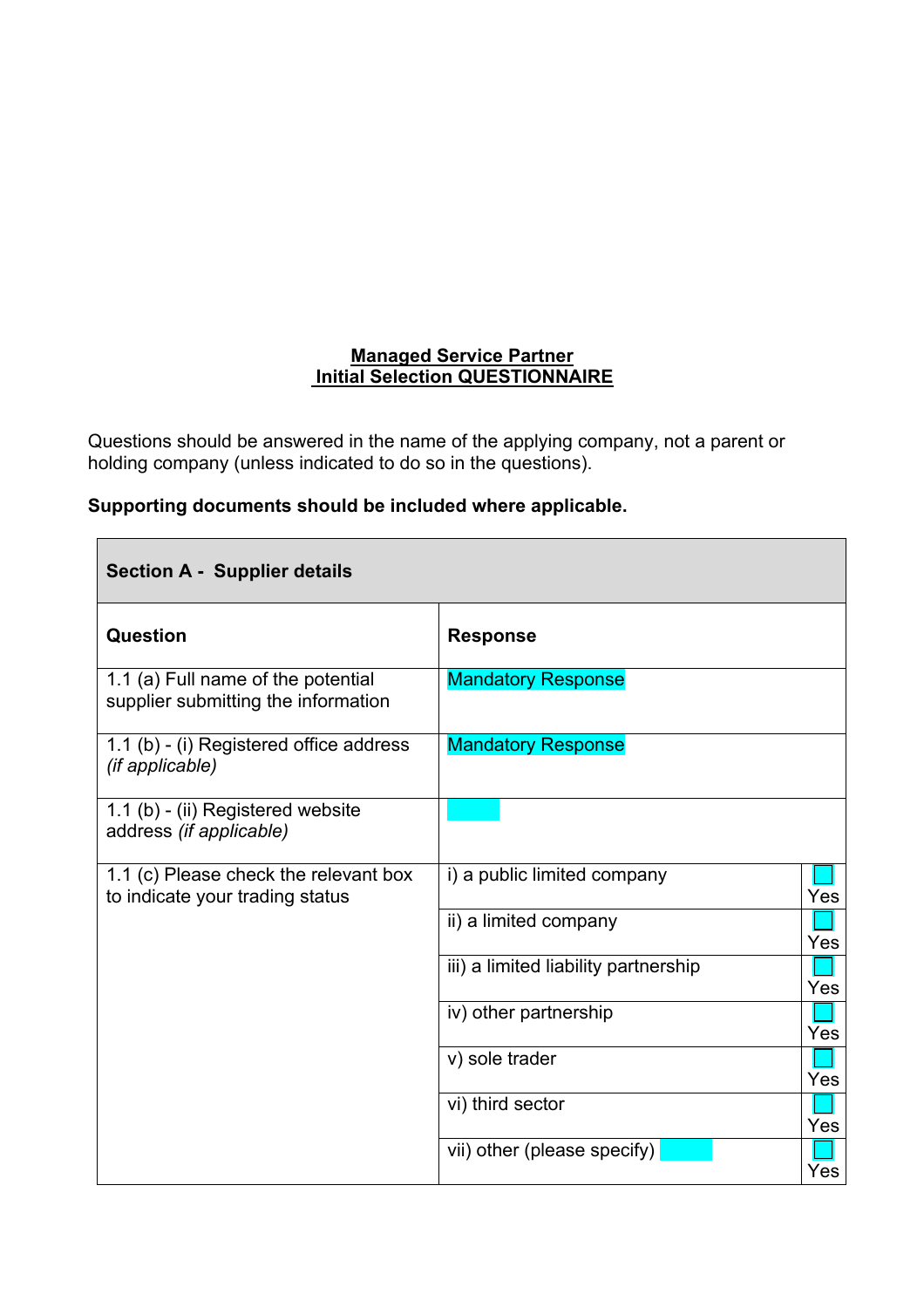| 1.1 (d) Date of registration in country of<br>origin                                  | <b>Mandatory Response</b>                                      |
|---------------------------------------------------------------------------------------|----------------------------------------------------------------|
| 1.1 (e) Company registration number<br>(if applicable)                                | <b>Mandatory Response</b>                                      |
| 1.1 (f) Charity registration number (if<br>applicable)                                | <b>Mandatory Response</b>                                      |
| 1.1 (g) Head office DUNS number (if<br>applicable)                                    |                                                                |
| 1.1 (h) Registered VAT number                                                         |                                                                |
| 1.1 (i) - (i) If applicable, is your<br>organisation registered with the              | Yes                                                            |
| appropriate professional or trade<br>register(s) in the member state where            | No                                                             |
| it is established?                                                                    | Not Applicable                                                 |
| 1.1 (i) - (ii) If you responded yes to<br>$1.1(i)$ - (i), please provide the relevant |                                                                |
| details, including the registration<br>number(s).                                     |                                                                |
| 1.1 (j) - (i) Is it a legal requirement in                                            | Yes                                                            |
| the state where you are established for<br>you to possess a particular                | <b>No</b>                                                      |
| authorisation, or be a member of a<br>particular organisation in order to             |                                                                |
| provide the services specified in this<br>procurement?                                |                                                                |
| 1.1 (j) - (ii) If you responded yes to<br>1.1(j) - (i), please provide additional     |                                                                |
| details of what is required and<br>confirmation that you have complied                |                                                                |
| with this.                                                                            |                                                                |
| 1.1 (k) Trading name(s) that will be<br>used if successful in this procurement        |                                                                |
| 1.1 (I) Please check the relevant boxes<br>to indicate whether you fall within any    | i) Voluntary, Community and Social<br>Enterprise (VCSE)<br>Yes |
| of these classifications                                                              | ii) Sheltered workshop<br>Yes                                  |
|                                                                                       | iii) Public service mutual<br>Yes                              |
| 1.1 (m) Are you a Small, Medium or<br>Micro Enterprise (SME) <sup>1</sup> ?           | Yes                                                            |
|                                                                                       | <b>No</b>                                                      |
| 1.1 (n) Details of Persons of Significant                                             |                                                                |
| Control (PSC), where appropriate <sup>2</sup> :                                       |                                                                |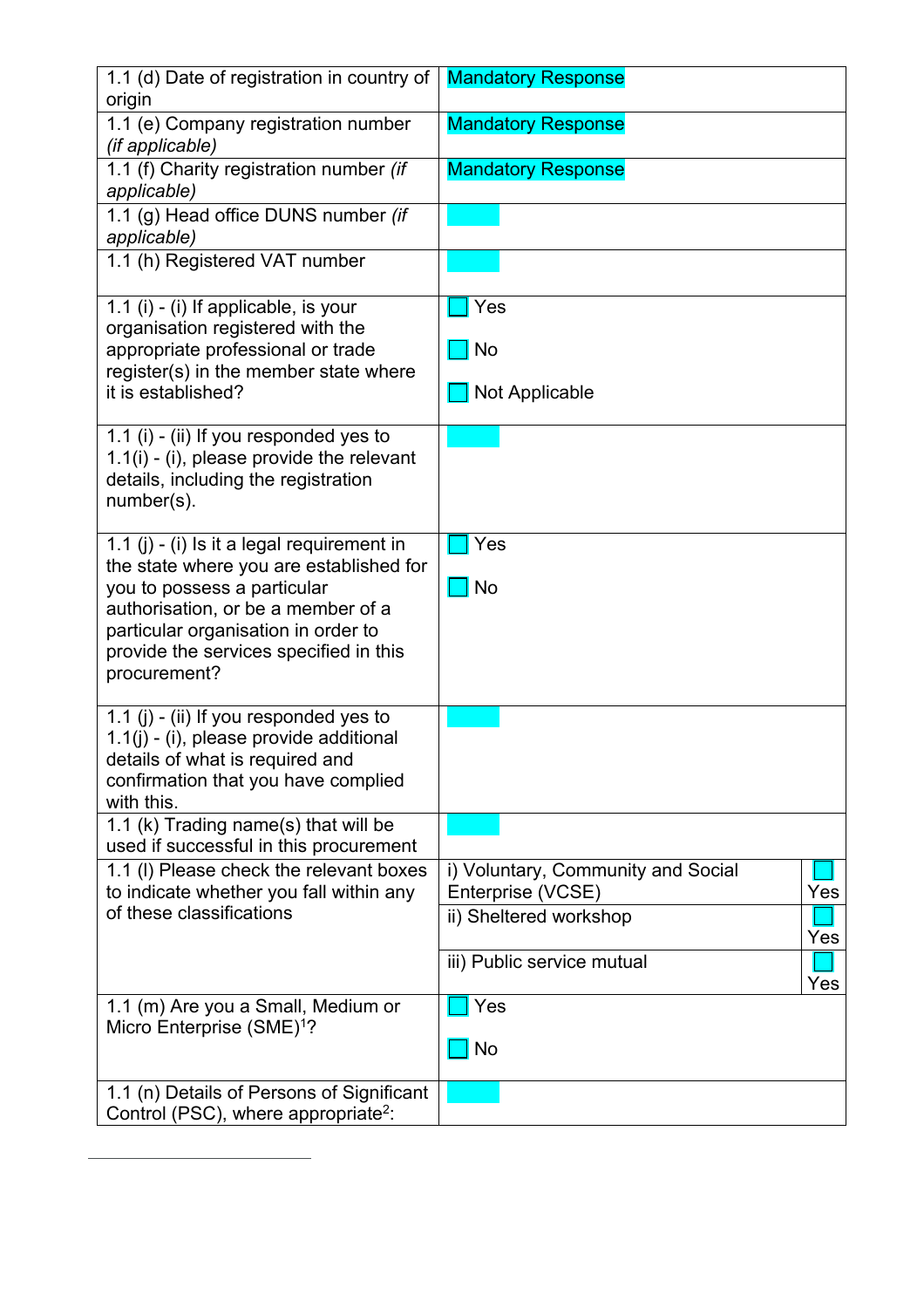|                                                    | Not Applicable                                                                          |
|----------------------------------------------------|-----------------------------------------------------------------------------------------|
| - Name;                                            |                                                                                         |
| - Date of birth:                                   |                                                                                         |
| - Nationality;                                     |                                                                                         |
| - Country, state or province where the             |                                                                                         |
| PSC usually lives;                                 |                                                                                         |
| - Service address;                                 |                                                                                         |
| - The date he or she became a PSC in               |                                                                                         |
| relation to the company (for existing              |                                                                                         |
| companies the 6 April 2016 should be<br>used);     |                                                                                         |
| - Which conditions for being a PSC are             |                                                                                         |
| met;                                               |                                                                                         |
| - Over 25% up to (and including)                   |                                                                                         |
| 50%,                                               |                                                                                         |
| - More than 50% and less than 75%,                 |                                                                                         |
| $-75\%$ or more <sup>3</sup> .                     |                                                                                         |
|                                                    |                                                                                         |
| 1.1 (o) Details of immediate parent                |                                                                                         |
| company:                                           | <b>Not Applicable</b>                                                                   |
| - Full name of the immediate parent                |                                                                                         |
| company                                            |                                                                                         |
| - Registered office address (if                    |                                                                                         |
| applicable)                                        |                                                                                         |
| - Registration number (if applicable)              |                                                                                         |
| - Head office DUNS number (if                      |                                                                                         |
| applicable)                                        |                                                                                         |
| - Head office VAT number (if applicable)           |                                                                                         |
| (p) Details of ultimate<br>1.1<br>parent           |                                                                                         |
| company:                                           | Not Applicable                                                                          |
|                                                    |                                                                                         |
| - Full name of the ultimate parent                 |                                                                                         |
| company                                            |                                                                                         |
| Registered office<br>(if<br>address<br>applicable) |                                                                                         |
| - Registration number (if applicable)              |                                                                                         |
| Head office DUNS number<br>(if                     |                                                                                         |
| applicable)                                        |                                                                                         |
| - Head office VAT number (if applicable)           |                                                                                         |
|                                                    |                                                                                         |
|                                                    |                                                                                         |
|                                                    | Plasse note: A criminal record check for relevant convictions may be undertaken for the |

Please note: A criminal record check for relevant convictions may be undertaken for the preferred suppliers and the persons of significant in control of them.

# **Section A - Bidding model**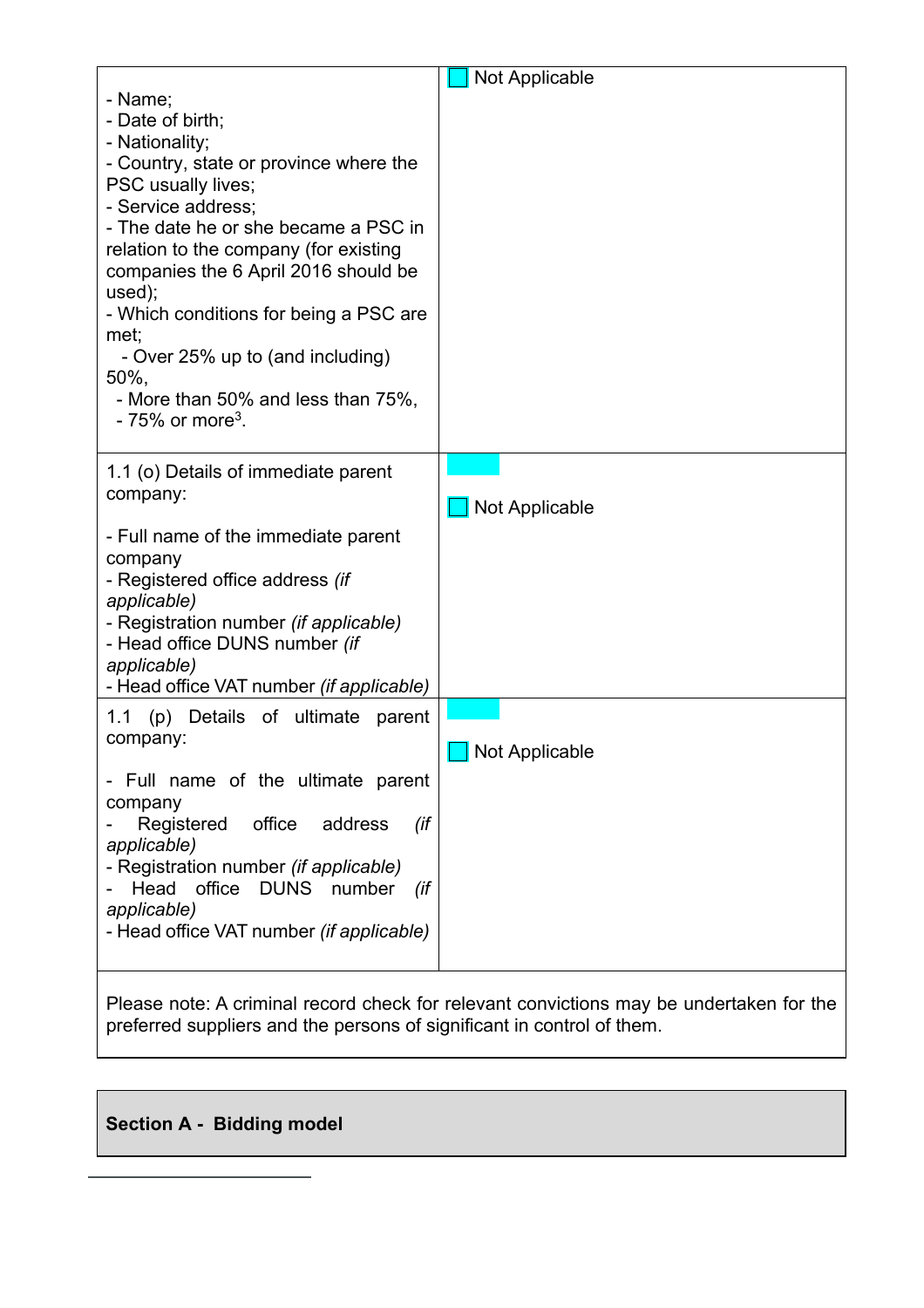| Please check the relevant box to indicate whether you are;                                                                                                                                                                                                                  |                                                                                                                                                                                       |  |  |
|-----------------------------------------------------------------------------------------------------------------------------------------------------------------------------------------------------------------------------------------------------------------------------|---------------------------------------------------------------------------------------------------------------------------------------------------------------------------------------|--|--|
| 1.2 (a) - (i) Are you bidding as the lead<br>contact for a group of economic<br>operators?                                                                                                                                                                                  | Yes<br><b>No</b>                                                                                                                                                                      |  |  |
|                                                                                                                                                                                                                                                                             | If yes, please provide details listed in questions<br>1.2 (a) (ii), (a) (iii) and to 1.2 (b) (i), (b) (ii), 1.3,<br>Section 2 and 3.                                                  |  |  |
|                                                                                                                                                                                                                                                                             | If no, and you are a supporting bidder please<br>provide the name of your group at 1.2 (a) (ii)<br>for reference purposes, and complete 1.3,<br>Section 2 and 3.                      |  |  |
| 1.2 (a) - (ii) Name of group of<br>economic operators (if applicable)                                                                                                                                                                                                       |                                                                                                                                                                                       |  |  |
| 1.2 (a) - (iii) Proposed legal structure if<br>the group of economic operators<br>intends to form a named single legal<br>entity prior to signing a contract, if<br>awarded. If you do not propose to form<br>a single legal entity, please explain the<br>legal structure. |                                                                                                                                                                                       |  |  |
| $1.2(b)$ - (i) Are you or, if applicable, the<br>group of economic operators proposing<br>to use sub-contractors?                                                                                                                                                           | Yes<br>No                                                                                                                                                                             |  |  |
| well.                                                                                                                                                                                                                                                                       | 1.2 (b) - (ii) If you responded "Yes" in 1.2 (b) – (i), please provide additional details for<br>each sub-contractor in the following table: we may ask them to complete this form as |  |  |
| Name                                                                                                                                                                                                                                                                        |                                                                                                                                                                                       |  |  |
| <b>Registered Address</b>                                                                                                                                                                                                                                                   |                                                                                                                                                                                       |  |  |
| <b>Trading status</b>                                                                                                                                                                                                                                                       |                                                                                                                                                                                       |  |  |
| Company registration number                                                                                                                                                                                                                                                 |                                                                                                                                                                                       |  |  |
| Head Office DUNS number (if applicable)                                                                                                                                                                                                                                     |                                                                                                                                                                                       |  |  |
| Registered VAT number                                                                                                                                                                                                                                                       |                                                                                                                                                                                       |  |  |
| Type of organisation                                                                                                                                                                                                                                                        |                                                                                                                                                                                       |  |  |
| <b>SME</b><br>Yes<br>No                                                                                                                                                                                                                                                     |                                                                                                                                                                                       |  |  |
|                                                                                                                                                                                                                                                                             | The role each sub-contractor will take in providing the supplies e.g. key deliverables                                                                                                |  |  |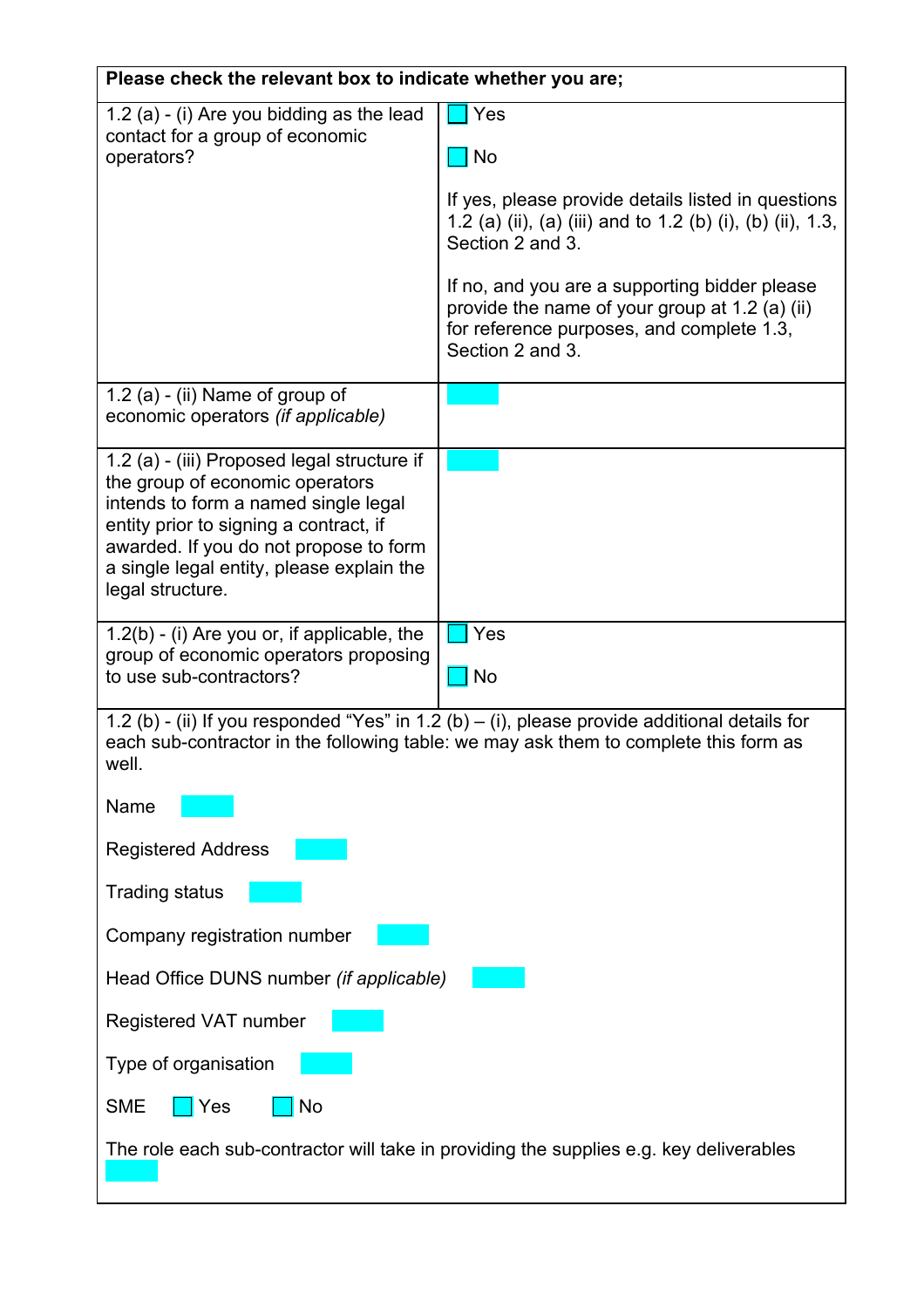# **Exclusion Grounds (Self-certification)**

Please answer the following questions in full.

# **Please check the relevant box to indicate a "Yes" or a "No" response.**

| <b>Section B - Grounds for Mandatory Exclusion</b>                                                                                                                                                                                                                                           |     |                                                 |  |
|----------------------------------------------------------------------------------------------------------------------------------------------------------------------------------------------------------------------------------------------------------------------------------------------|-----|-------------------------------------------------|--|
| $2.1$ (a) Regulations 57(1) and (2)<br>The detailed grounds for mandatory exclusion of an organisation are set out<br>on this web page, which should be referred to before completing these<br>questions.                                                                                    |     | <b>Please</b><br>indicate<br>your<br>selection: |  |
| Please indicate if, within the past five years you, your organisation or any<br>other person who has powers of representation, decision or control in the<br>organisation been convicted anywhere in the world of any of the offences<br>within the summary below and listed on the webpage. |     |                                                 |  |
| Participation in a criminal organisation.<br>(i)<br>If Yes, please provide details at 2.1(b)                                                                                                                                                                                                 | Yes | <b>No</b>                                       |  |
| (ii) Corruption.<br>If Yes, please provide details at 2.1(b)                                                                                                                                                                                                                                 | Yes | <b>No</b>                                       |  |
| (iii) Fraud.<br>If Yes, please provide details at 2.1(b)                                                                                                                                                                                                                                     | Yes | <b>No</b>                                       |  |
| (iv) Terrorist offences or offences linked to terrorist activities<br>If Yes, please provide details at 2.1(b)                                                                                                                                                                               | Yes | <b>No</b>                                       |  |
| (v) Money laundering or terrorist financing                                                                                                                                                                                                                                                  | Yes | No                                              |  |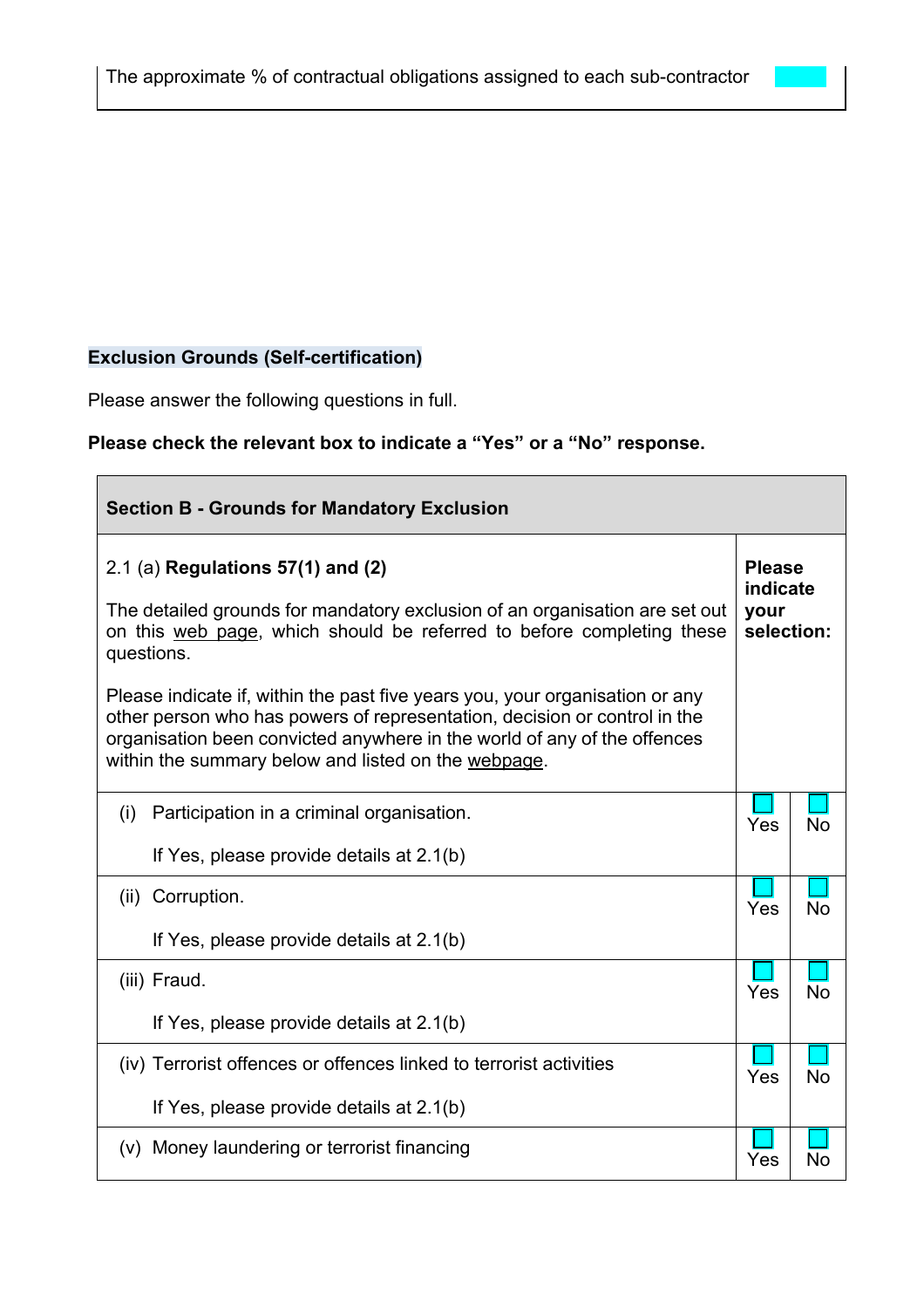| If Yes, please provide details at 2.1(b)                                                                                                                                                                                                                                                                                                                                                                                                                            |     |           |
|---------------------------------------------------------------------------------------------------------------------------------------------------------------------------------------------------------------------------------------------------------------------------------------------------------------------------------------------------------------------------------------------------------------------------------------------------------------------|-----|-----------|
| (vi) Child labour and other forms of trafficking in human beings                                                                                                                                                                                                                                                                                                                                                                                                    | Yes | <b>No</b> |
| If Yes, please provide details at 2.1(b)                                                                                                                                                                                                                                                                                                                                                                                                                            |     |           |
| 2.1 (b) If you have answered yes to question 2.1(a), please provide further details.                                                                                                                                                                                                                                                                                                                                                                                |     |           |
| Date of conviction, specify which of the grounds listed the conviction was for, and the<br>reasons for conviction,                                                                                                                                                                                                                                                                                                                                                  |     |           |
| Identity of who has been convicted                                                                                                                                                                                                                                                                                                                                                                                                                                  |     |           |
| If the relevant documentation is available electronically please provide the web address,<br>issuing authority, precise reference of the documents.                                                                                                                                                                                                                                                                                                                 |     |           |
|                                                                                                                                                                                                                                                                                                                                                                                                                                                                     |     |           |
| 2.2 If you have answered Yes to any of the points above have measures<br>been taken to demonstrate the reliability of the organisation despite the<br>existence of a relevant ground for exclusion? (Self Cleaning)                                                                                                                                                                                                                                                 | Yes | <b>No</b> |
| 2.3 (a) Regulation 57(3)<br>Has it been established, for your organisation by a judicial or administrative<br>decision having final and binding effect in accordance with the legal<br>provisions of any part of the United Kingdom or the legal provisions of the<br>country in which the organisation is established (if outside the UK), that the<br>organisation is in breach of obligations related to the payment of tax or<br>social security contributions? | Yes | <b>No</b> |
| 2.3 (b) If you have answered yes to question 2.3(a), please provide further details.<br>Please also confirm you have paid, or have entered into a binding arrangement with a<br>view to paying, the outstanding sum including where applicable any accrued interest<br>and/or fines.                                                                                                                                                                                |     |           |
| <b>Please Note:</b> The Trust reserves the right to use its discretion to exclude a potential<br>supplier where it can demonstrate by any appropriate means that the potential supplier<br>is in breach of its obligations relating to the non-payment of taxes or social security<br>contributions.                                                                                                                                                                |     |           |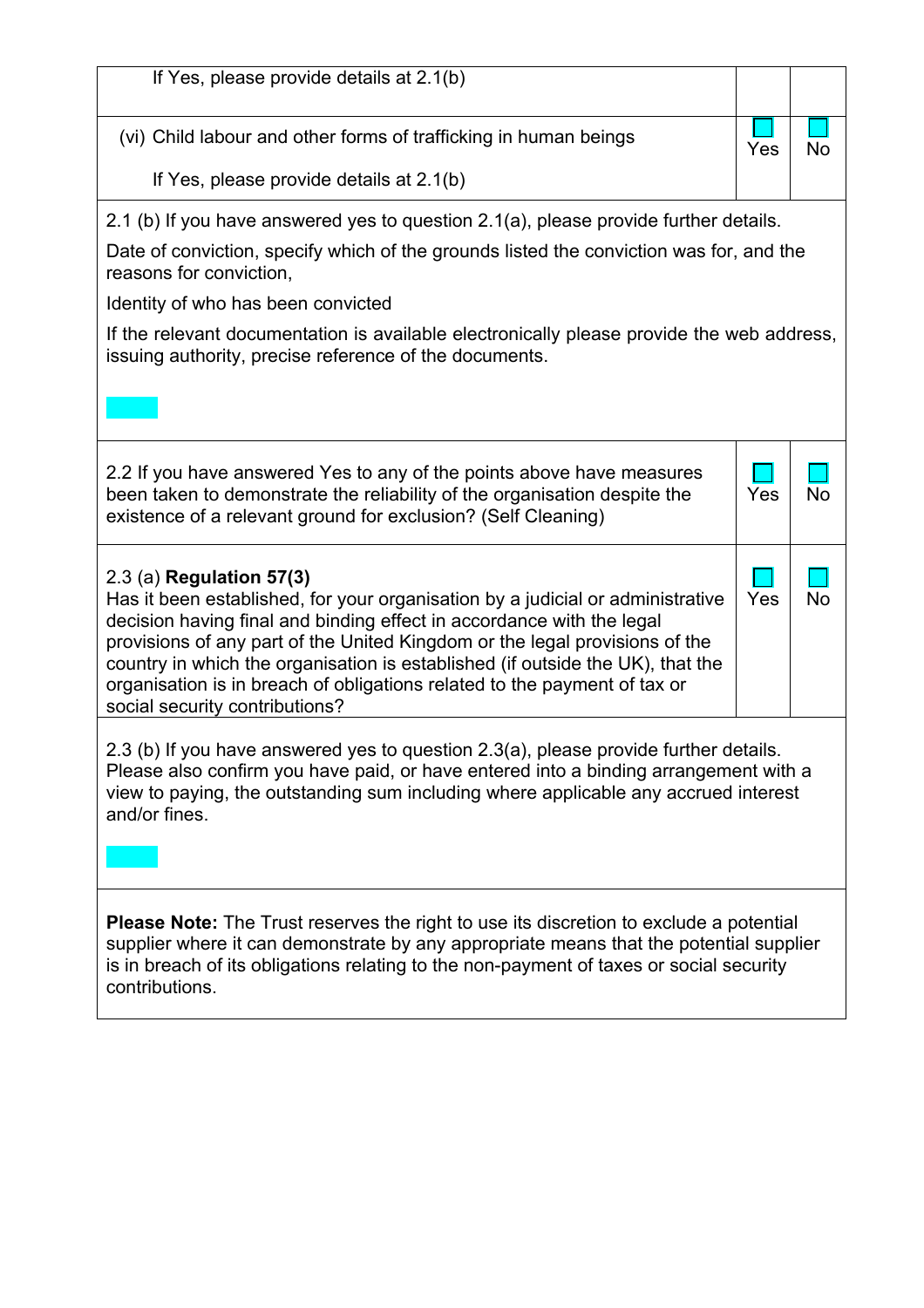## **Section 3 - Information about the Wider Group**

If you have indicated in this Selection Questionnaire question 1.2 that you are part of a wider group, please provide further details below:

**Name of organisation** 

**Relationship to the Supplier completing these questions** 

| 3.1 Are you able to provide parent company accounts if requested to at a later  <br>stage? | Yes | $\overline{No}$ |
|--------------------------------------------------------------------------------------------|-----|-----------------|
| 3.2 If yes, would the parent company be willing to provide a guarantee if<br>necessary?    | Yes | $\overline{No}$ |
| 3.3 If no, would you be able to obtain a guarantee elsewhere (e.g. from a<br>bank)?        | Yes |                 |

### **Data Protection**

**Requirements under the General Data Protection Regulation and Data Protection Act 2018**

4.1 Are you registered with the UK Information Commissioners Office? If yes, please provide your registration number –  $\left\{ Yes \mid No \right\}$ 



4.2 Please state your overall approach towards the EU General Data Protection Regulation and UK Data Protection Act 2018

4.3 What is your data retention policy and rules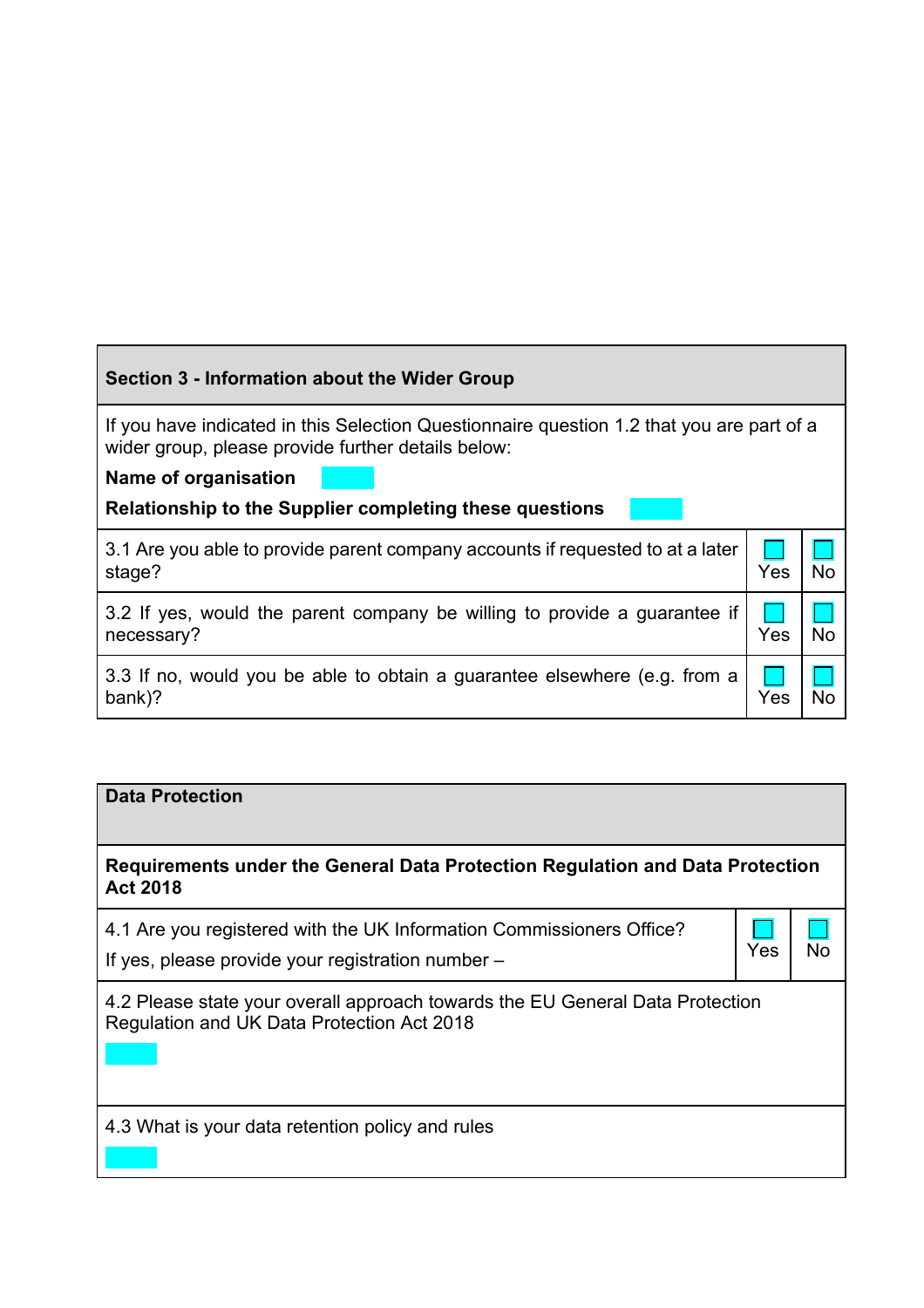4.4 Access controls and information – what is your policy on access controls? Can you provide evidence of certification or adopting codes of practice?

4.5 Do you use any subcontractors to deliver the service? If so, how do you select them and obtain assurances on the data protection and information security practices?

4.6 What contractual measures do you have in place to ensure personal data is processed compliantly and securely by sub-contractors?

4.7 Do you have an incident management process that includes effective management of data security incidents? What is the process for managing personal data security incidents?

4.8 Training and awareness for staff and contractors – what data protection and information security training and awareness raising is in place?

## **Section C - Trust Specific Questions / Evidence**

## **5.1 Key Personnel**

Please name the key personnel who would be involved in this contract if your company were to be awarded the contract, and outline their technical qualifications and length of relevant experience

#### ??

## **5.2 Accounts**

Please submit copies of audited or approved accounts (including group consolidated accounts if the company is part of a group) for the last three financial years,

The Trust will apply its financial tests to your accounts including the requirement that turnover should be at least four times the annual value of the advertised contract.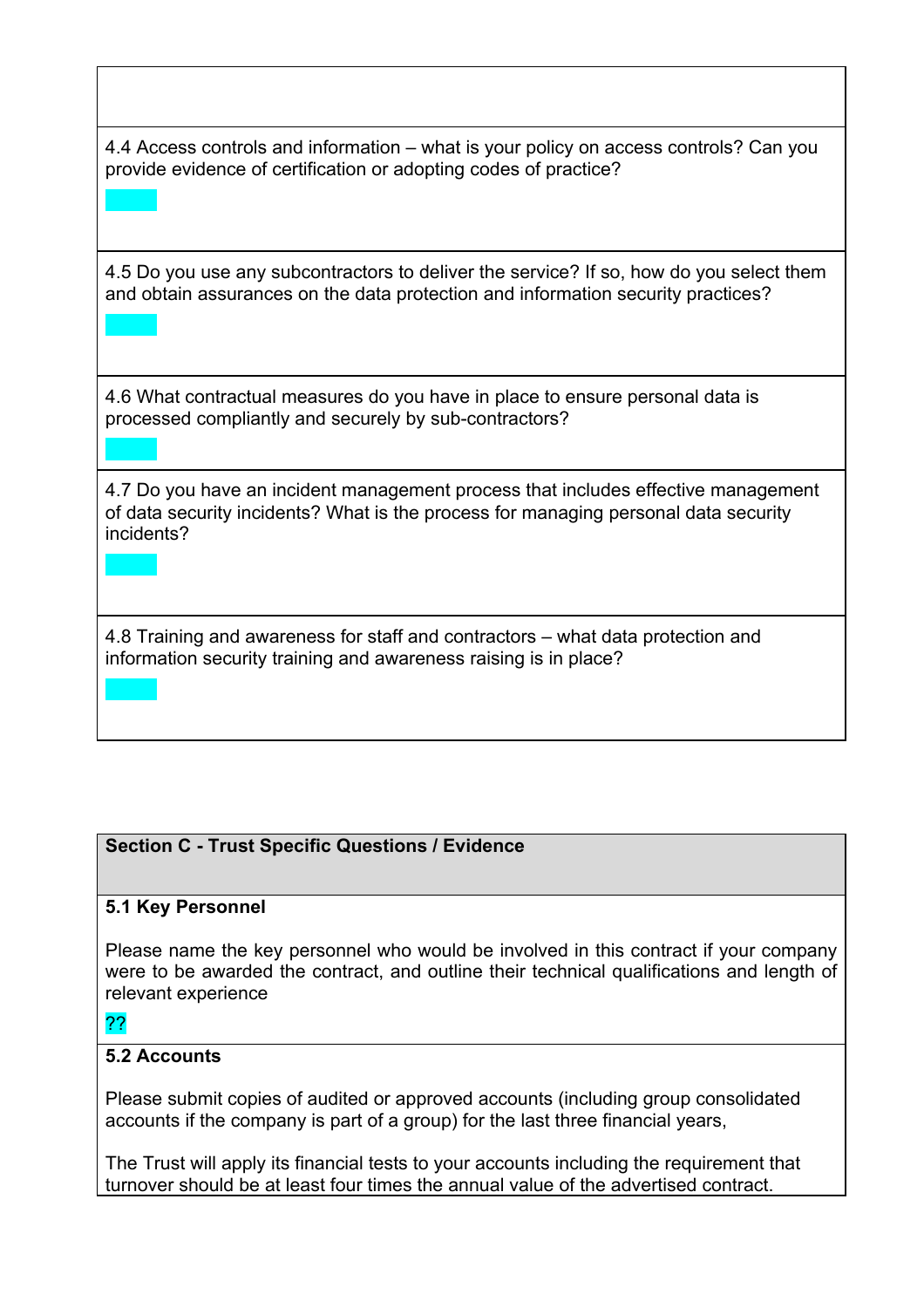## **5.3 Conflicts of Interest**

Please detail what measures are in place to avoid any conflict of interest that could prejudice independence and objectivity during the tendering process and performance of the contract.

??

### **5.4Insurance**

The Trust requires all of its contractors to maintain;

**(a)** Employer's Liability insurance to a minimum value of £10,000,000;

Proof of insurance Enclosed? **YES NO If not, explain why?** 

**(b)** Public Liability insurance to a minimum of £5,000,000 per claim;

Proof of insurance Enclosed? **YES NO I** If not, explain why?

Please submit copies of cover notes showing that such insurance policies are in place or provide a statement confirming that your company would take out such insurance cover if awarded the contract.

#### **5.5 Health & Safety**

**(a)** Please enclose a copy of your Health and Safety Policy (covering General Policy, Organisation and Arrangements) and any codes of safe work practices issued to employees.

|  | Enclosed? <b>YES</b> NO |  |
|--|-------------------------|--|
|--|-------------------------|--|

**(b)** Please enclose details of prosecutions or notices served on your firm by the Health and Safety Executive (or otherwise) in the last three years

Enclosed? **YES** NO N/A

#### **5.6 Eligibility to Work**

Please enclose a copy of your procedures which should include:-

- **(a)** assurance of checks on the eligibility of prospective employees to work in the UK;
- **(b)** requirements for employees to disclose criminal convictions; and
- **(c)** requirement for employees to undertake an Enhanced DBS Check

Enclosed? **YES NO**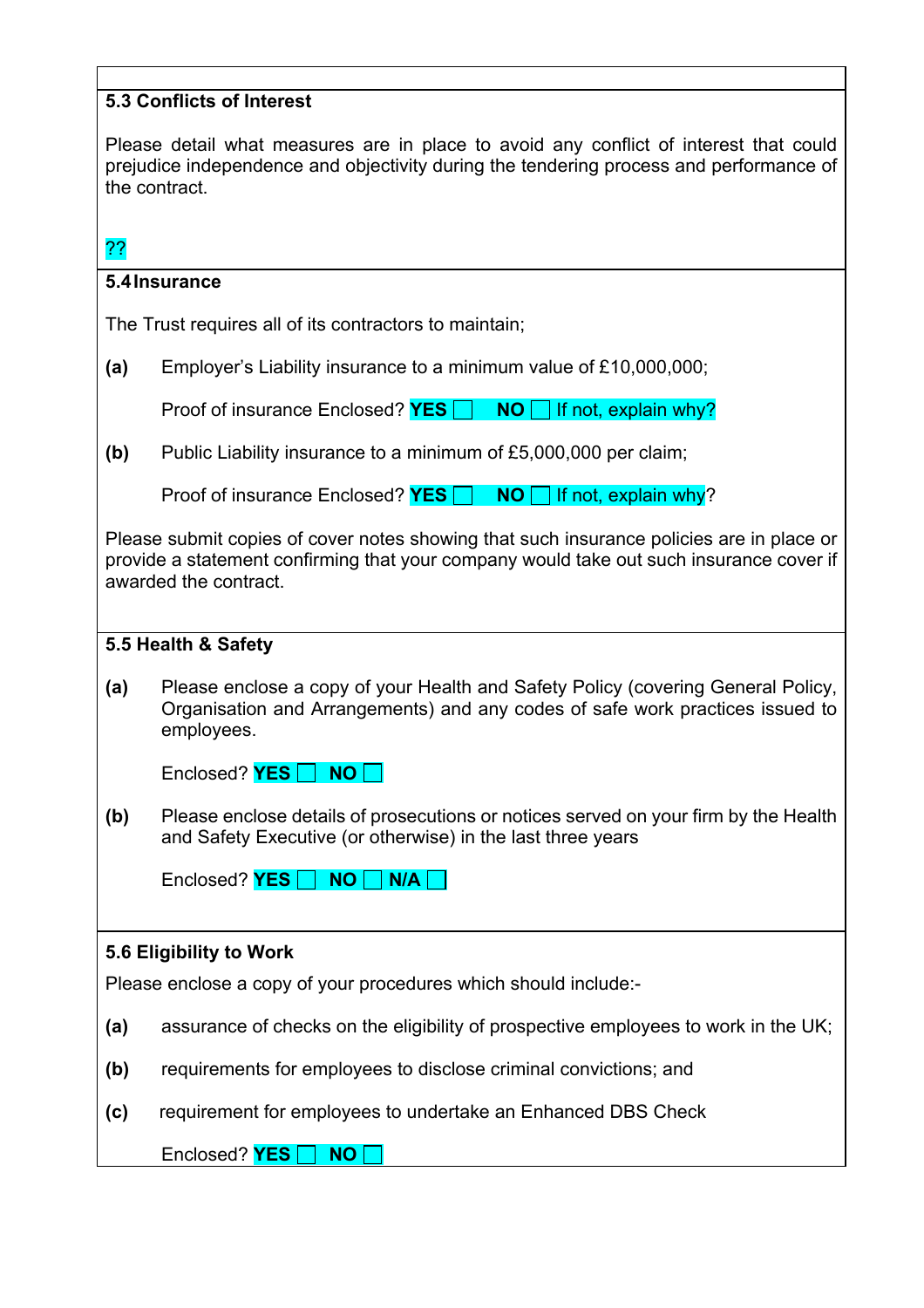| <b>5.7 Environmental Policy</b>                                                                    |
|----------------------------------------------------------------------------------------------------|
| Please enclose a copy of your environmental policy                                                 |
| Enclosed? $YES \Box$<br>NO                                                                         |
|                                                                                                    |
| <b>5.8 Other Policies</b>                                                                          |
| Please enclose a copy of your policies for the following                                           |
| Data Protection Policy/GDPR<br>(a)<br>(b)<br>E-safety                                              |
| Enclosed? YES $\Box$ NO $\Box$                                                                     |
| <b>5.8 Your Company</b>                                                                            |
| Please provide an overview of your company including any relevant partnerships and<br>associations |
| ??                                                                                                 |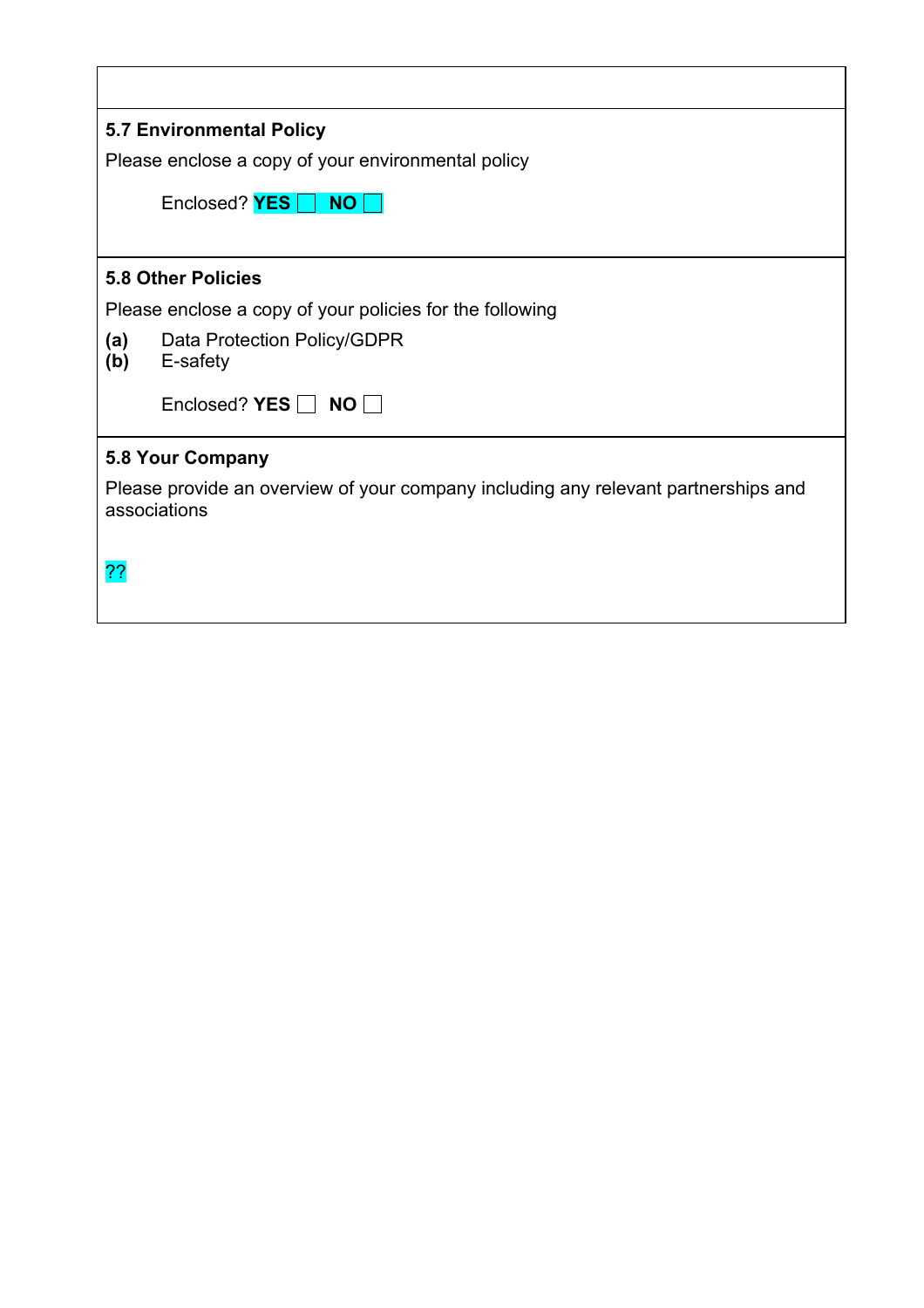#### **INFORMATION ABOUT CURRENT OR RECENT SIMILAR CONTRACTS PERFORMED BY YOUR COMPANY AND REFERENCES**

#### **OUTLINE OF COMPANY'S EXPERIENCE**

Please provide details of your company's experience in the last three years of providing *Schools focussed Managed Services to the Education sector relating, where possible, to the sort of environment that E-MAT is tendering for.*

Please use and add extra sheets if required.

### **REFERENCES**

Referring to the information provided above, please provide the names, full addresses and telephone numbers of two organisations, for which your company is or have within the last 3 years provided services relevant to the Trust's requirements and to whom reference can be made as to the standards provided by, and the performance of, your company.

#### **Be aware that it is your company responsibility to ensure that referees respond in a timely fashion as the responses to reference questions will form a material element in the evaluation at this stage**

#### **Referee 1**

| <b>Contact name</b> | <b>Nature of</b><br>contract | Postal & E-mail<br>address | <b>Telephone</b><br>number |
|---------------------|------------------------------|----------------------------|----------------------------|
|                     |                              |                            |                            |
|                     |                              |                            |                            |
|                     |                              |                            |                            |
|                     |                              |                            |                            |
|                     |                              |                            |                            |
|                     |                              |                            |                            |